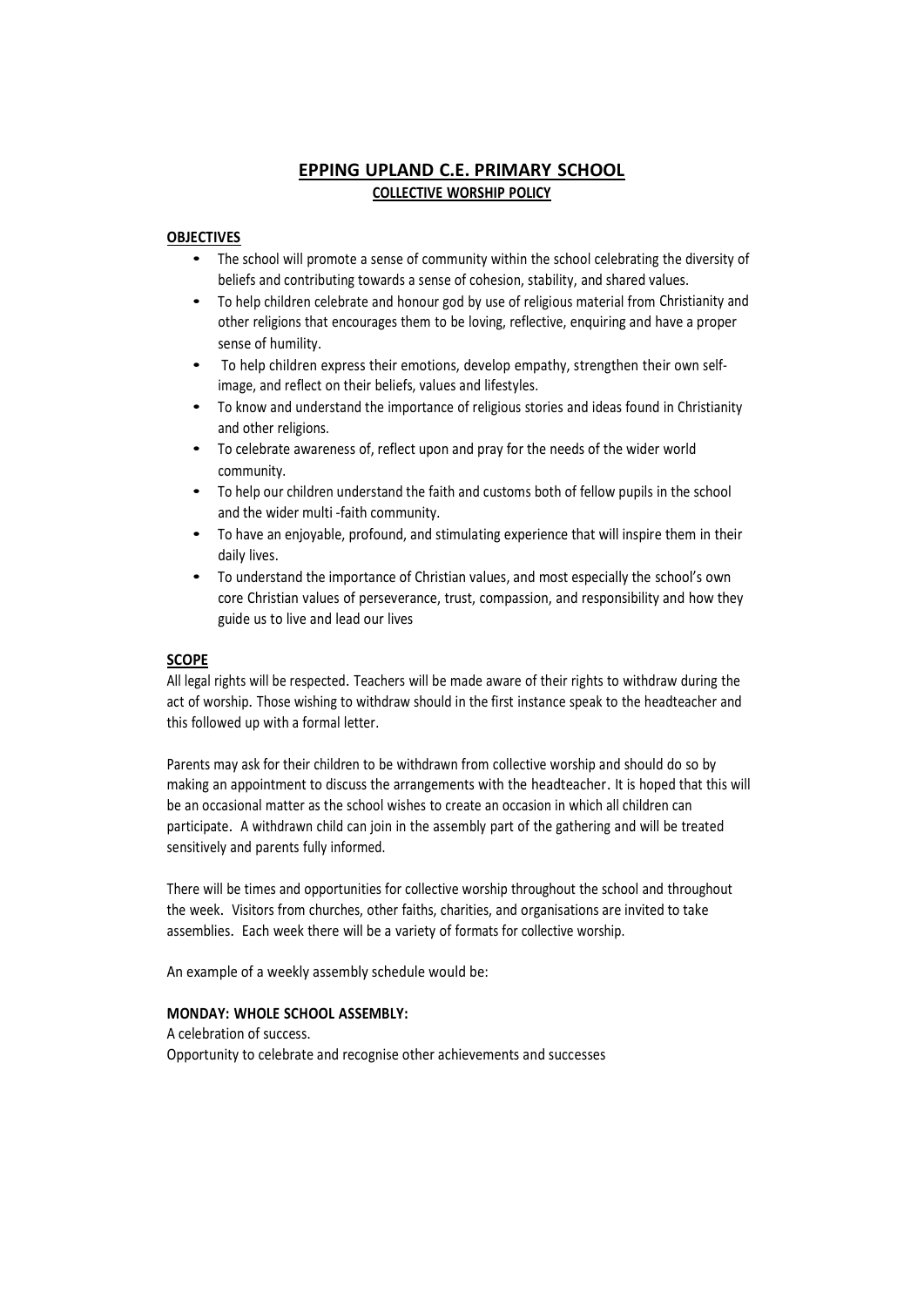TUESDAY: WHOLE SCHOOL ASSEMBLY: Following a theme, including bible stories and Stories from other faiths.

Sometimes these assemblies will be led by year 6 pupils.

WEDNESDAY: KS1 RFFLECTIVE ASSEMBLY Reflection times in each of the ks2 classes

THURSDAY: STAFF LED ASSEMBLY

FRIDAY: WHOLE SCHOOL ASSEMBLY (INCLUDING THE YOUNGEST MEMBERS OF THE SCHOOL), INCLUDING SINGING PRACTICE.

WHOLE SCHOOL CHURCH SERVICES: Led by the school at the church (harvest, Christmas, easter and leavers)

In addition to assemblies, there is a reflection tree in the library area, available for all children to leave notes of their thoughts, prayers and reflections should they wish. the entrance hall also has a display of the un rights of the child.

#### ALL OUR ACTS OF WORSHIP AIM TO DEVELOP:

- spiritual and moral values
- spiritual awareness
- knowledge of Christian values, beliefs, celebrations and patterns of worship

## WE AIM TO PROVIDE A TIME WHICH:

- allows for a pause and stillness in the midst of a busy school day
- provides a rhythm in the life of the school by marking and celebrating special occasions and achievements
- fosters a sense of the value of community, belonging and sharing together
- encourages children to learn how to be part of a large gathering as well as offering opportunities to perform and take part in responding to presentations

#### PRESENTATION:

- stories
- poems
- artefacts
- pictures
- discussion
- music
- drama
- sharing children's work

Worship will include quiet reflection, prayers, poems, hymn and songs.